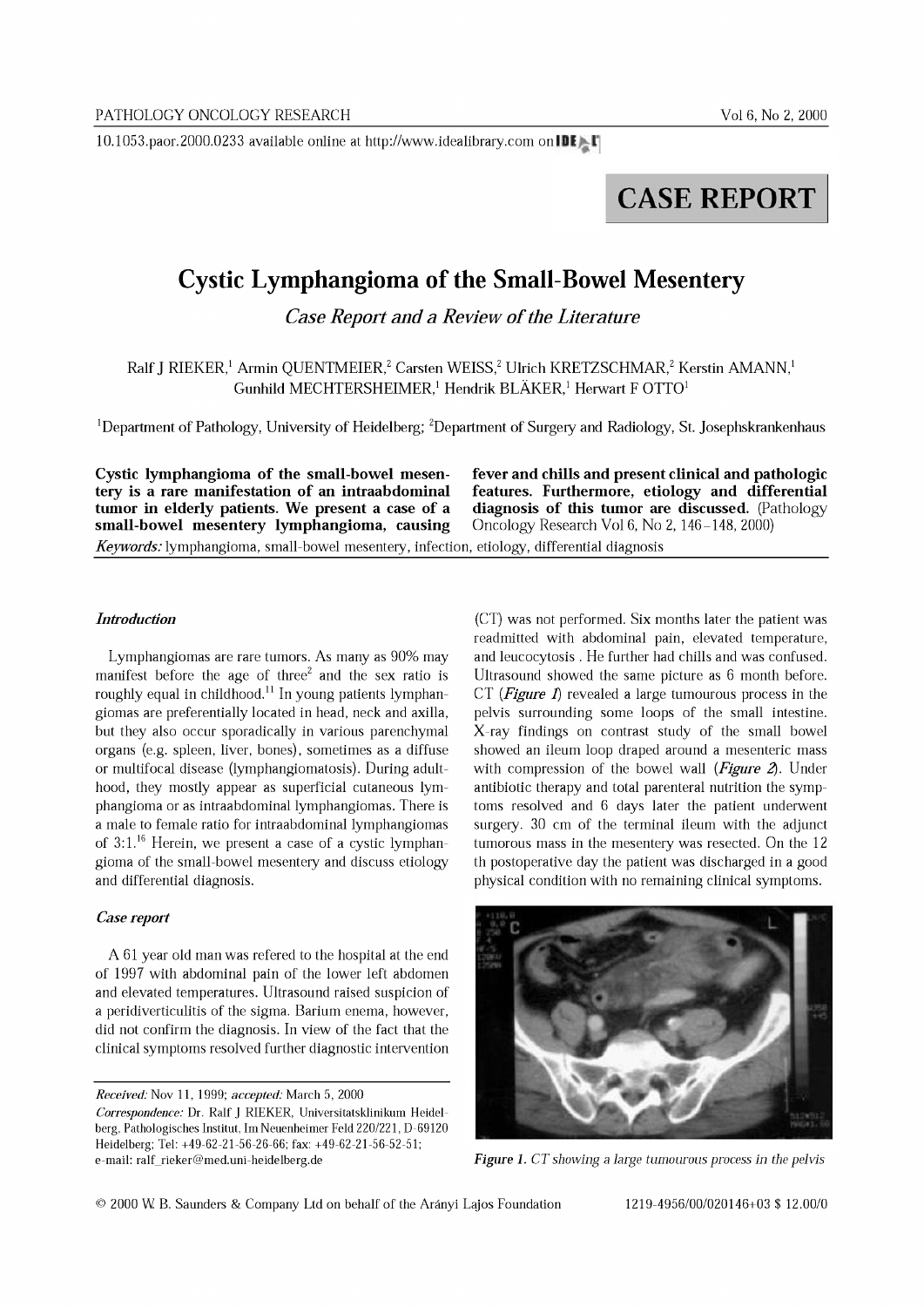

*Figure* 2. *X-ray findings on contrast study* of *the small bowel showing an ileum loop draped around* a *mesenteric mass*



*Figure* 3. *Cross- sections showing* a *multicystic tumour involving all parts* of *the bowel wall*

# *Pathology*

The resected segment of ileum (30 em) showed a large, well-circumscribed, polycystic mass in the mesentery (12x9x7 em). The cross-sections *(Figure* 3) showed a multicystic tumour containing clear fluid and involving all parts of the bowel wall. Microscopically, the histological sections showed variable sized, markedly dilated lymphatic channels in the mesentery and all parts of the bowel wall lined by flat endothelial cells *(Figure* 4), that were positive in immunohistochemistry studies for Factor VIII related antigen and Ulex europaeus. The same cells showed no reaction for cytokeratin. Some lymphatic spaces contained proteinaceous fluid, secondary intralesional hemorrhage was also present. The wall of the spaces was built up of fibroconnective tissue accompanied by aggregates of lymphoid tissue as well as normal arteries and veins. Moreover, fascicles of smooth muscle as well as collagen bundles could be seen. The final diagnosis was cystic lymphangioma.

### *Discussion*

Although lymphangiomas are benign lesions, they may cause significant mortality because of their large sizes, critical locations and the possibility of becoming secondarily infected. Almost all lesions require surgical treatment. The extend of the procedure should be dictated by the location and the desire to achieve a reasonable cosmetic result especially for lymphangiomas of the head and neck. However, incomplete removal can result in recurrence even after many years.<sup>15</sup>

Intraabdominal lymphangiomas are rare tumours, accounting for approximately 1 per 100.000 hospital admissions.<sup>10</sup> They occur in the mesentery of the small and large bowel but also at retroperitoneal sites. The clinical symptoms range from chronic to acute abdominal pain sometimes due to perforation,<sup>10</sup> obstruction<sup>3,9,12</sup> or anaemia due to hemorrhage.<sup>1</sup>

The etiology of lymphangiomas is still a matter of discussion. A well established theory suggests,<sup>6</sup> that lymphangiomas arise from sequestrations of lymphatic tissue during embryologic development. On the other hand  $Godart<sup>7</sup>$  postulated that premature lymphatics appear as mesenchymal slits, which coalesce and normally communicate with the venous system. Failure of establishing this communication may lead to lymphangioma. Both theories would explain, why lymphangiomas affect young children and are preferentially located at sites where the lymphatic sacs occur.

In adults, however, sequestration of lymphatic tissue is most likely secondary to inflammatory processes or surgical or radiation therapy. The theory of secondary development would explain lymphangioma reports of patients over 60 years, who had negative radiologic findings a few years before the disease was diagnosed. $^{1,4,8,14}$ 

In 1828, Radenbacker first described a cystic lymphangioma.<sup>5</sup> Traditionally, lymphangiomas have been divided into three groups. $^{13}$  Simple capillary, cavernous and cystic



*Figure* 4. *Low power view* of *the cystic lymphangioma*